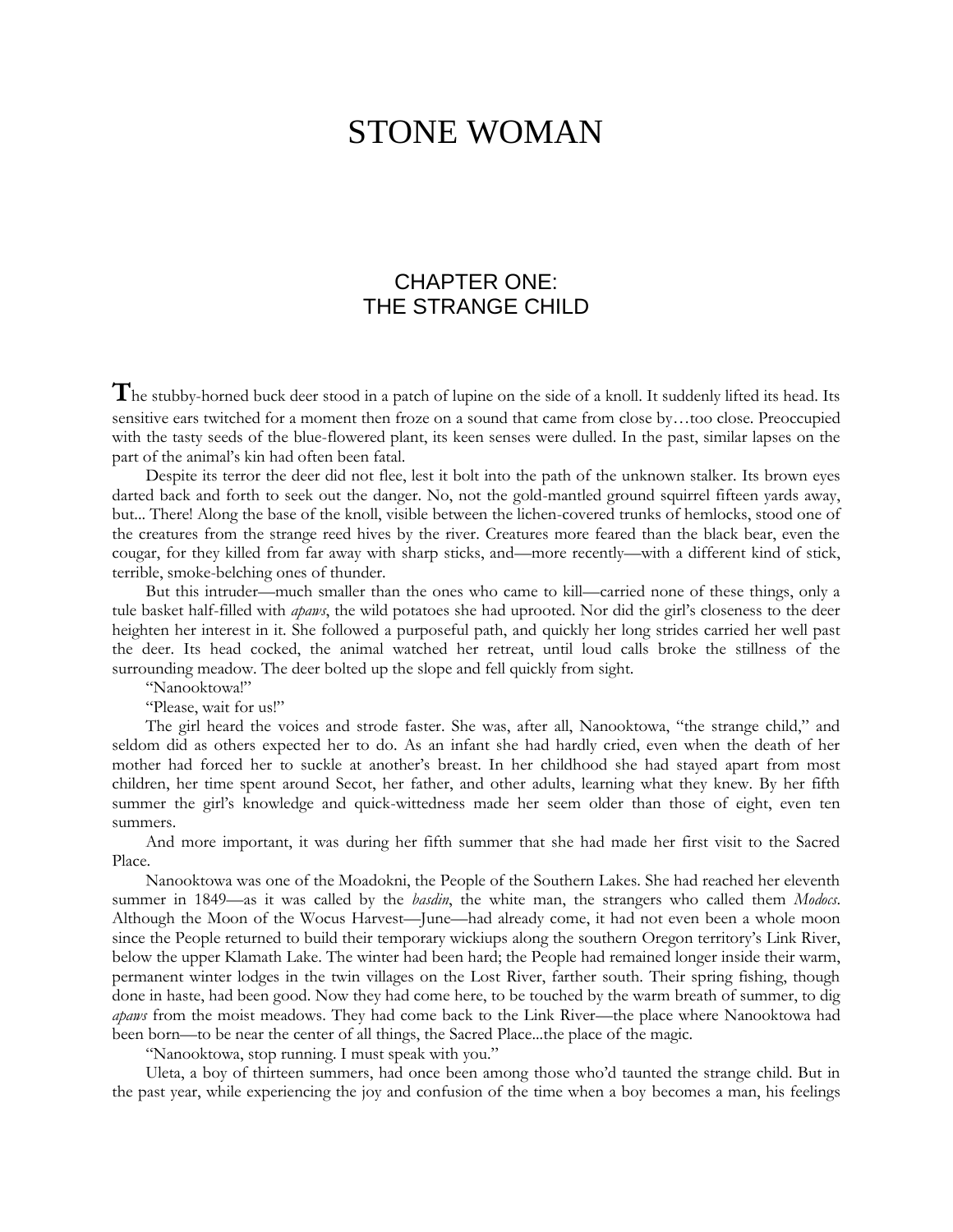toward her had changed. From sullen silence came an attentive sort of brotherly protectiveness, though only as much as she would allow. Now, since the end of winter, it had become something else. Nanooktowa understood, more so than the immature Uleta.

"Nanooktowa!"

Frowning, the girl spun to face Uleta, and also her cousin, Koalaka. But it was not their pursuit that made angry lines in her face, an expression that quickly turned into sadness as she realized that what she feared had become true. The strong gusts of the south wind—the prelude to the magic that had started her off on her quest—suddenly lessened, then died completely. There would be no magic at the Sacred Place…

# *No, not true, they blow strongly again!*

So much so that Nanooktowa's cousin, two years younger and slight of build, nearly fell, but Uleta grabbed her arm. Thus occupied, they did not see the smile that appeared on Nanooktowa's face for only a moment. She wanted to hurry away, but they were close, so with arms crossed she waited for them impatiently.

Soon she faced the pair. They had similar features: hair long and black, hanging below their shoulders; dark, deep-set eyes with heavy lids; smooth, dusky skin of a rich copper shade. The boy stood of average height for his age, and stocky, unlike Koalaka, who only now had begun to fill out.

But Nanooktowa's eyes, though dark, were alert, inquisitive, mirroring the wisdom of one much older. Her lengthy hair, a deep brown, showed streaks of red, and her skin was of a cinnamon hue. She stood half a head shorter than the boy and had filled out amply in the manner of her people. Her round face was unblemished, and comely, more so when she smiled.

"What do you want, Uleta?" she asked.

His eyes tried to meet hers, but failed. Panting, he said, "You run so fast. We...could not catch up."

Nanooktowa shrugged. "I was not running, but walking quickly. And you know why."

"You are not going *there* again!" her cousin exclaimed. "Come back to the village with us."

"*You* may return to the village. I am going to the place of Our Father. This wind is the first of the season." Her face grew pensive. "During the winter I often dreamed of this day."

"But the Sacred Place is not for us," Uleta insisted.

"It is not for *you*. If you wish to wait until you are a grandfather, that is your concern. But I have spoken before to Kumookumts and it feels right being in his presence. I believe he knows me well."

Koalaka masked her fear with anger. "My cousin is a fool! How well named she was."

Uleta glared at the girl. "Do not call her that, or I will forget you are smaller, and…!"

The two bickered; Nanooktowa tired of them, put her basket down and turned to leave. "Take these back to the village. I will see you there later—unless you want to come with me."

Uleta looked up. "The wind may stop again."

She tossed back her head, her brown hair fluttering in the stiff breeze. "It will not."

She strode off and did not look back, certain neither would follow. They soon resumed their quarreling. "I still think she is a fool," Koalaka said.

"I warned you what I would do if you said that again, *wekwek*!" Uleta exclaimed.

The girl shrieked. Nanooktowa glanced over her shoulder to see her cousin scurry up the knoll. Uleta set off after the girl. He could easily have overtaken her, but came no closer than five yards. Nanooktowa knew that he would make her run the whole way back to the village.

Now she turned away and ran too, for the minute wasted had seemed longer. Her soft moccasins glided through the dew-soaked meadow grass. For a time she continued to parallel the base of the hillock, for earlier it had veered in the right direction. But soon this was not good enough. Anxious to be near the river, she started up the slope.

The People—until now she had ignored the reality that they, too, had felt the south wind, that many were on the way to the Sacred Place—or already there. She understood this, for the place meant much to the Modocs. Still, she bore happy memories of the times when she had been the only one, of the few occasions when, sitting by the Sacred Place, she had felt the south wind cast its breath on her, had actually *seen* the start of the magic. Not today…no, not today.

The Link River, visible from atop the knoll, was a rock-walled channel that carried the waters of the upper Klamath Lake to its level in the lower Klamath Lake, part of which dipped into the California territory.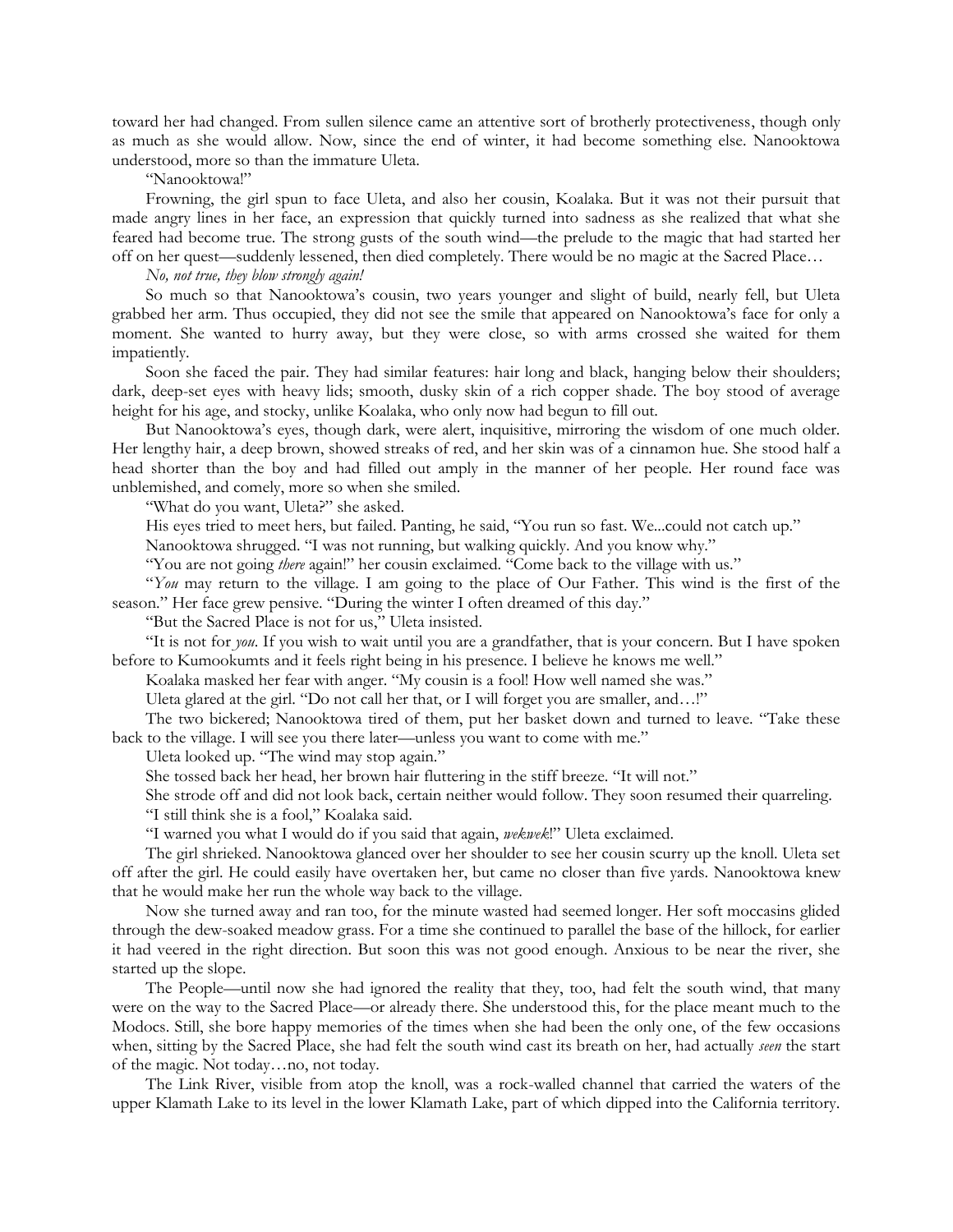But no frothing torrent ran now, only a trickle through the middle of the deep bed, and thinner rivulets in crevices that played out from their core like the strands of a spider's web. Nanooktowa saw none of her people along either bank, but this did not mean anything, for her view was only of a small portion of the river.

Though not far to the edge of the tributary, it took time for the girl to negotiate the bank. Rocks and boulders lay strewn everywhere, and fissures rent the hard ground. One could injure a leg. Eventually she sidled around a tall, jagged outcropping, one similar to another on the opposite side. Had giant hands pushed the hills together they would have joined perfectly, for a long time ago—five, ten centuries, maybe more—the stone mountain had been torn apart by a monstrous flood that occurred after a volcanic upheaval, leaving the channel that now existed. By itself it was a place of awe; but it was not *the* place.

Bracing against the wind that whistled through the gorge, Nanooktowa lowered herself to the bed and crossed to the east bank, continuing upriver. The footing remained just as hazardous but she walked quickly, being on familiar ground.

Then, she heard the sounds and knew she had arrived.

The hissing: jets of hot water exploding from the bowels of the earth a few yards back from the bank. The bubbling: the waters of the upper Klamath Lake, deterred at their outlet by the force of the south wind, rising in an angry tide. Lesser tributaries carried off some, but the greater wall strained to resume its interrupted journey down the Link River.

In the middle of the now nearly dry channel, cut deeply into the stone, she saw footprints. Large ones, resembling those of a man. Footprints encircling—something else. A towering stone whose uppermost part, when seen amid the water rushing past it, would mean nothing; but with the flow receded this giant could only be recognized for what it was: the image of a person.

The Sacred Place, the soul of the domain that the People called the Smiles of God. The place of the Creator, Kumookumts, Our Father, who had left *his* image, *his* footprints. The birthplace of the Lalacas, the children of God, ancestors of the Modocs, whose tradition stretched back to the dawn of time.

The place of the magic.

Nanooktowa, trembling softly, sat on the bank, beyond the range of the arcing streams of hot water, her legs dangling in the channel. Looking around, she became aware of something: the People; none on her side, none across. The strange child sat alone.

She smiled and turned her attention back to the river. "Our Father, it is I, Nanooktowa," she whispered, knowing that, despite the wind, he would hear. She gestured around her. "The People are busy, for we have not been back long, and I suppose that is why they have not yet come. But…perhaps you meant it this way. Perhaps this first wind was for me, and if so, I thank you. Now, Kumookumts, let me tell you all that has happened since we last spoke.

"The winter was long, but you helped us through it. I like the winter sometimes, but I am glad it is over...everywhere except there, of course." She pointed north, toward the high peaks of the distant Cascade Mountains, which still wore their crowns of white. Her keen eyes outlined the nearly invisible lines on its southern slopes, the streams that fed the upper Klamath Lake.

"You remember I talked to you about Uleta? He does not tease me anymore, for he is in love with me...he thinks." She laughed. "I understand this—a little—but I do not love him, at least not yet. Uleta is so much like all the rest. But there is little choice. I imagine I could learn to…

"Our Father, I am sorry, you do not want to be troubled with such foolishness! Let us speak of the *basdin*. I suppose you are keeping an eye on them. More and more they were the subjects of conversations in the winter *temescals*. I have not yet seen one; I do not think I ever want to. Some of our men wear their clothes and carry their awful guns. But they have gotten these from the trading councils in the far-off northern place called The Dalles, not from the ones who have come to our land. They have killed some of the People and we some of them, although the *Lagi* has said we should avoid them. My father agrees with our chief.

"But now there is something else. The shiny metal, the *gold*, has brought more of them here, and they stay. There is even word of a white man's village to the southwest, toward the Ieka mountain. Please, Kumookumts, let them find what they want, so they may leave the Smiles of God and go back where they came from. As my cousin Kientpoos has said, 'The People do not need this distraction in their lives.'"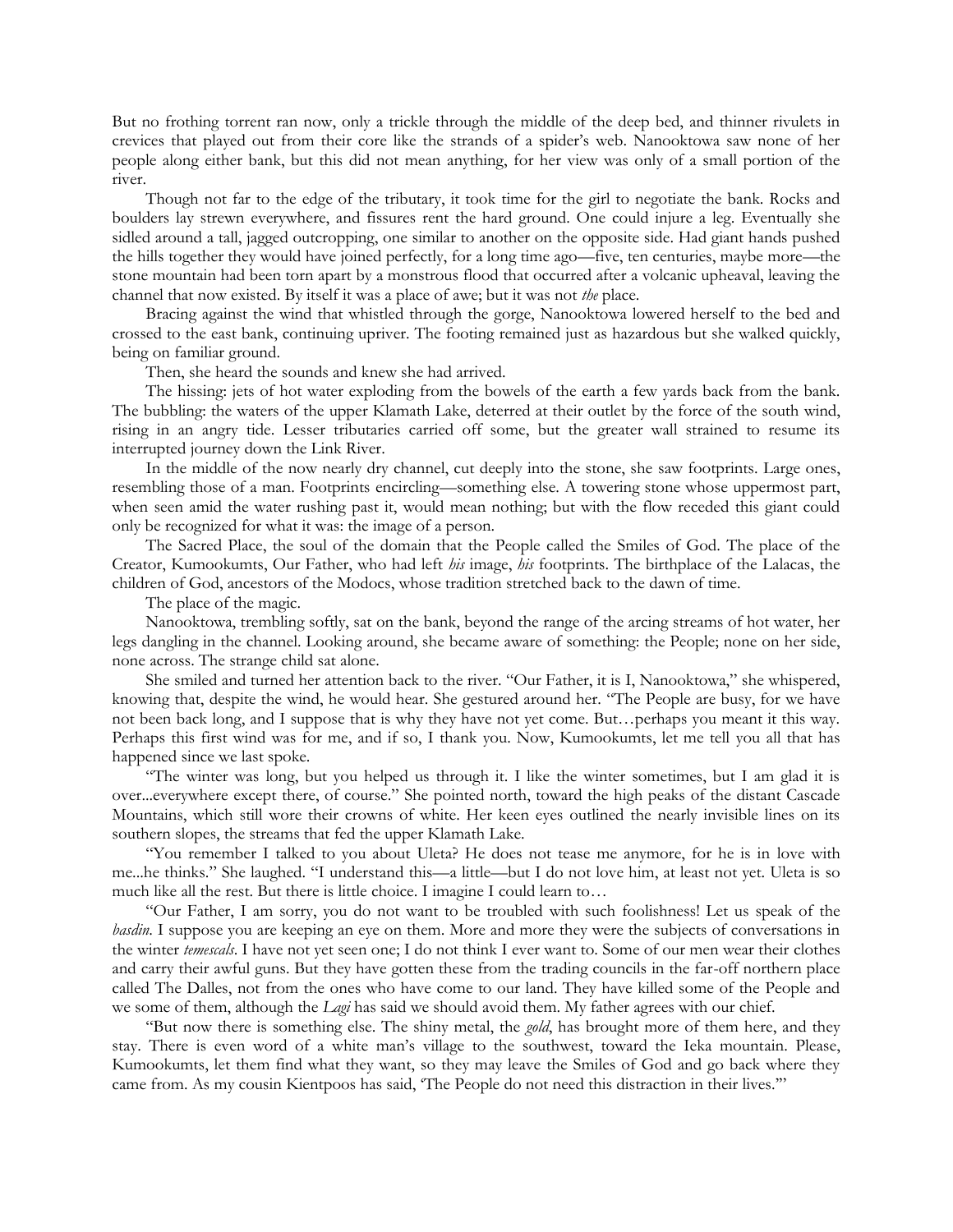The girl continued her talk with the Creator, pausing once to extract a gourd from a hiding place in the rocks. She caught some of the steamy, health-giving water from below the earth, downing it after it had cooled. She tried hard not to scowl against its sulfurous taste and smell.

Then, the spell was broken by the approach of people, all stepping gingerly along the bank twenty yards away. Sharing a scowl, the three elders shouted at her; but their words were difficult to hear, for the south wind, now played out, could no longer hold back the tide at the mouth of the lake. Water gushed into the channel and obliterated the footprints, and the top of the stone image became another obscure outcropping in the path of the torrent, which soon thundered through the gorge.

Returning her gourd to its place, Nanooktowa set out in the direction of the elders. They glared at her, but she held their gaze defiantly, until it was they who finally looked away. With a toss of her head the strange child strode nimbly along the edge of the Link River and soon fell beyond the sight of the others as she hurried toward the village.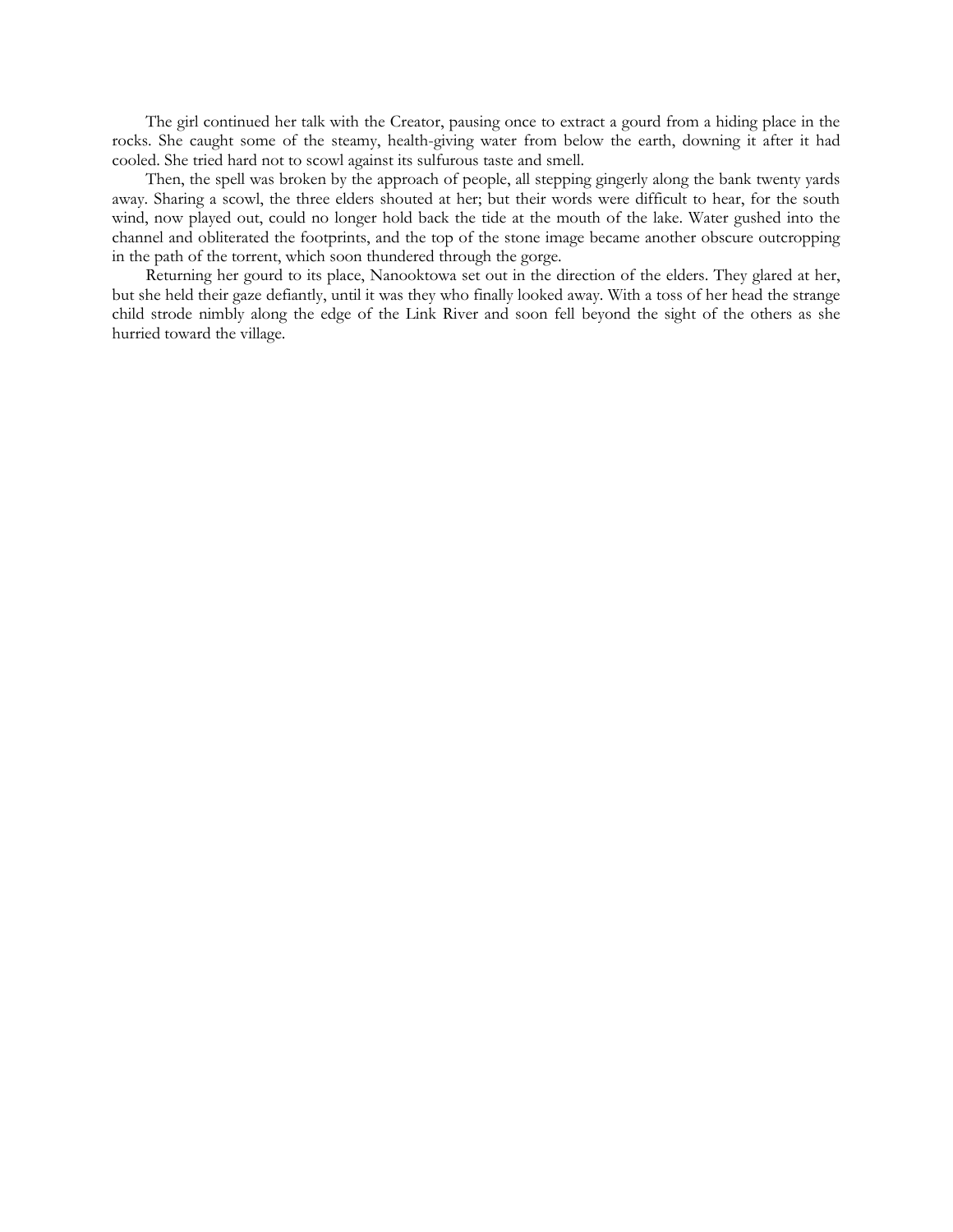# CHAPTER TWO: THE KENTUCKIAN

**T**he sprawling farms of the Riddles and Binghams had been adjacent to each other for decades. To Frank, the only child of Thomas and Mary Riddle, the Bingham place had always been "just the other side of Dutch Creek." But not until he was fourteen did he pretend to notice Ellen Bingham, two years younger.

Now, nearly seventeen, he was in love with her.

On a Sunday summer afternoon, Ellen and Frank picnicked atop a bluff overlooking a fork of Dutch Creek, on the Bingham side of the long white fence. Ellen had spread her quilt under some cottonwood trees. The day was sultry, the sun beating on the bluegrass.

In looks, the pair who devoured Lizy's fried chicken appeared as different as any two people possibly could. Frank was swarthy, hair ink black, eyes a deep brown, with thick lashes. His angular face sported a scraggly beard he had begun growing six months earlier. He stood of medium height and, in spite of his ravenous appetite, trim of build.

Ellen, his "fair-haired girl," had smooth skin. Her twined locks of hair were the color of sunflowers, her eyes like jade. A youthful image of her mother, she would—one day—likely be just as beautiful.

They ate in silence, content to hear the sounds around them: the gentle gurgling of the rivulet at the bottom of the hill, a raucous chorus of katydids, the *tap tap tap* of a woodpecker in an elm. Kentucky summer spoke to them, and they listened.

Lizy's chicken became a mound of bones. Ellen finally said, "My parents are going to Frankfort today. They've probably left already. Another party at the state house."

"Surprised my folks aren't going," Frank said.

Ellen looked puzzled. "Father said they were all riding up together."

"No, they would've told me if they were going to miss supper."

"By the way, Frank Riddle, I saw *you* in McAfee yesterday. You were talking to Deidre Jamison. Seemed real serious."

"It was just talk. I stopped in her father's store for licorice, and she followed me out."

"She's been eyeing you for some time, hasn't she?"

"You stop that now, Ellen. Deidre's not even fourteen yet!"

"She's old enough; pretty thing, too. Was that why you were in McAfee?"

"I went to town on an errand for my father. Here, I can prove it." Frank produced a crumpled piece of paper. "I had to take this to the newspaper and telegraph offices."

Ellen smoothed it out and read:

#### #

# \$150 REWARD

### RUNAWAY

*From the subscriber, living at Dutch Creek, Mercer County, Ky., a Negro man named Reuben. He is about 5 feet nine inches high, about 25 years of age, of black complexion, weighs about 160 pounds, and has a deep scar on his chin. He is a very likely man. He had on a white cotton shirt and brown pants. I will give a reward of \$100 if taken anywhere in this State, or \$150 if taken out of the State and delivered to the jail at McAfee, Ky. All reasonable expenses will be paid.*

THOMAS A. RIDDLE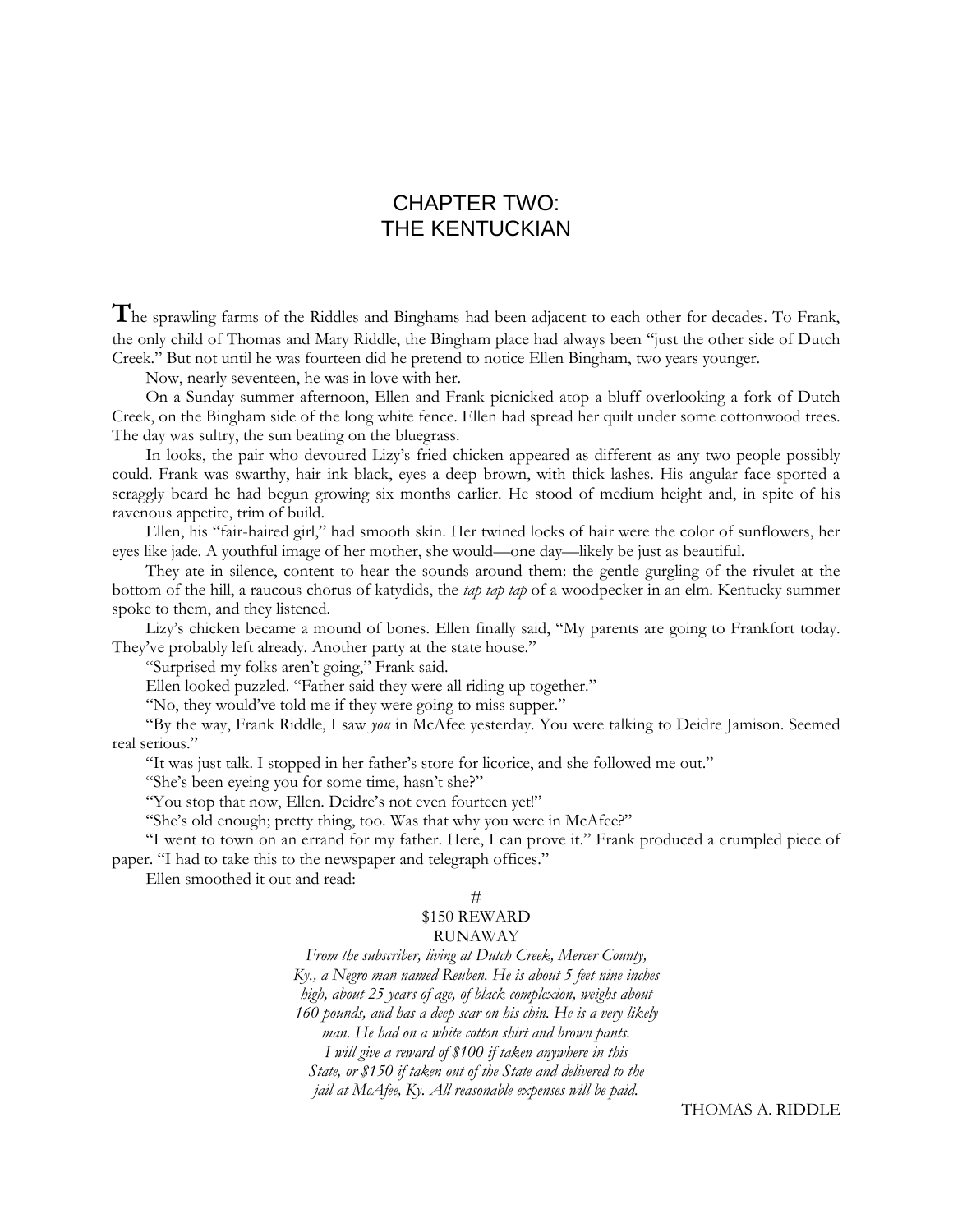Ellen handed back the paper. "So Reuben's run off again. If your father gets him back, maybe he ought to have Loomis chop off some toes. That'll keep him around. We did it to a couple of our Negroes."

Frank glared at her. "Did you ever watch your father's overseers do it, Ellen?"

"Mercy no! I would never… I mean, it's a terrible thing—"

"Yes it is. You remember that."

"I'm sorry. I know you take kindly to your Negroes. Let's talk about something else. Frank, I was only teasing about Deidre Jamison. You want to lay your head down?"

"Sure!"

The girl put her back against a cottonwood and stretched out her legs. Frank lowered his head to the softness of her summer dress. She stroked his temples as his senses swirled.

Ellen also loved Frank. How perfect—this match even *her* parents approved of: the son of their neighbors. "Biggest place in three counties for you and your young'ns," Mr. Bingham had said.

After a while Frank said, "I like when you do that."

"I know; but it's my turn." They traded positions; Ellen smiled as he massaged her neck. "Did anything else happen in McAfee yesterday?"

"You know Wally Harmon, the farmer with that small place about a mile west of town?"

"The family with the two dirty-looking boys and the girl who got forced to go to school?"

"Yes; but we won't be seeing them again. The Harmons left for California. Got enough for his land to— "

Ellen sat up and eyed him sternly. "I declare, Frank Riddle, you can't let a day go by without bringing it up. I hate when you talk about…that place!"

"All I said was they left. Why not? Lord knows they're poor enough; they couldn't do any worse."

"That's fine for them. But when you tell me about what you heard or read all I think about is you going there, and I don't like it. That's crazy talk."

"Why? Thousands of folks are headed west. There's gold, Ellen; a man could get rich."

"Why would you be worrying about *that*?"

"My *folks* have money, not me. A man should have a chance to make something of himself." He saw she was upset. "Don't worry, I'm not going to California. And if it'll make you feel better, I won't talk about it anymore."

They heard a distant rumbling. To the east ominous clouds sat on the horizon. They gathered their things, ran down the slope and crossed the fork to the white fence, laughing as they paralleled it. A hundred yards along they neared the Bingham house. It stood past the far end of a patch of tobacco. Three Negro women toiled under the eye of Bunch, the overseer, a brutal man who made the Riddles' own Loomis seem kindly.

They stopped, and Ellen indicated the approaching clouds. "If you walk me home, then for sure you'll get soaked. You go. I'll be fine."

She ran toward the field. Climbing the fence Frank called, "See you tomorrow?"

"In the afternoon. Mother has plans for the morning."

He dashed across a grazing pasture then cut through a cornfield, emerging near the slaves' quarters, small wood cabins with mud-chinked walls and hand-split shingle roofs. Earlier, Lucretia and old Abraham had been sitting out front, preparing johnnycakes on an ash board to the delight of many children. Now, with the first drops falling, they had gone inside.

Rain fell hard as the boy neared Ridland, a brick structure with ten steps leading up to an imposing Ionic portico. Below the overhang Frank shook himself off, then pushed open the heavy wooden door.

"Lawd, but was ah worried 'bout you, Maz Frank!" Lizy exclaimed. "Here, don't you go drippin' on yo' mama's rug now! You stay by that door till ah gets back!"

"Sure, Lizy." Frank chuckled as the ponderous woman waddled off to the kitchen. She was still chattering when she returned with towels.

"Ah hopes you don' catch your death'a cold now," she muttered.

Again he smiled as he looked at her large, worried eyes, which belied the harshness in her voice. Lizy's face; the black jowled face, the first one he remembered seeing over his cradle.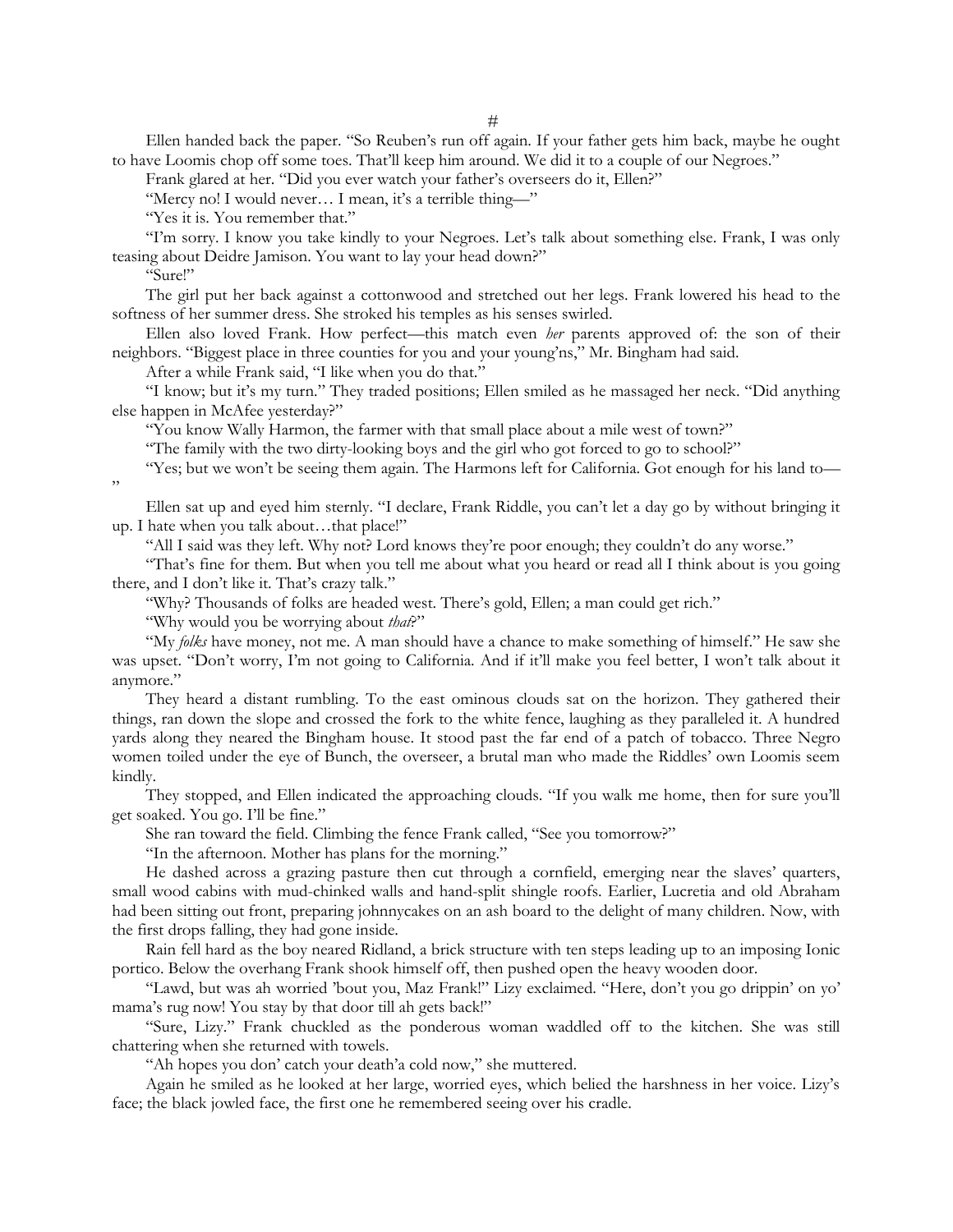"This storm sho' nuff worse than t'other day," she said. "Ah's prayin' it won't be troublin' yo' mama and papa none."

"What do you mean? Aren't they home?"

"You fo'get, Maz Frank? They's goin' on up to the gub'ner's place."

Frank glared at her. "They never told me."

"Sho' they did; you just be fo'getting'." Lizy's eyes rolled as she smiled. "My but yo' mama looked fine comin' down those stairs!"

The wet towel slapped against the marble as Frank threw it down. Ellen was right; they *had* gone. Like so many times before, his parents had left him.

He opened the door and stormed out. "Maz Frank, y'all get back in here now!" Lizy cried, but he ignored her as he stumbled down the steps.

The boy ran past the cone-shaped icehouse to the larger smokehouse. He crossed the oppressive room to a rope ladder and scrambled up into the rafters. His "thinking place." He ignored his wet clothes as he stretched out on a bed of straw.

*Why'd they even have me?* His earliest memory was of his father being *gone*: on business, to the fields, to a foxhunt near Louisville. Or his mother, away on a matter of social significance, or home, entertaining. Or both, off to Lexington or Frankfort. *Too busy for me.* It still hurt; even though he would be seventeen soon, it hurt him no less than when he was seven.

*California*. If not for Ellen, he would have gone there already. He'd heard folks read letters from friends and kin who had been there a while, or from those who had recently left, victims of the gold fever. He had read every word on California in newspapers.

The storm passed an hour later. He climbed down and walked to the back porch. Lizy waited for him in her rocking chair.

"Weren't hard guessin' where you'd be, Maz Frank. Y'all get on up to yo' room and get outta them clothes now. And don' go tellin' me they's awready dried out. I knows dif'rent."

He climbed the back steps to his room and did as she told him. Before going down he reached for a treasure on a shelf by his bed—a leather-bound book, purchased in Louisville: *The Oregon Trail,* an account of a westward trek made a few years ago by a young man from Massachusetts named Francis Parkman. Frank had already journeyed from cover to cover three times. He tucked it under his arm and descended to the kitchen, where Lizy worked.

"Will my parents be back in time?" he asked.

"Fo' suppa? Uh-uh. The gub'ner'll feed 'em proper. Dey be back befo' yo' bedtime."

"You call me when supper's ready."

The sun had emerged after the clouds, leaving the warm air heavy with moisture. Frank crossed the courtyard to an old buckeye tree where he read chapter nine, *Scenes at Fort Laramie*. He had just begun *The War Parties* when Lizy called him. He ate with her in the kitchen, like many times before: just the two of them. Her husband, David, had driven the Riddles to Frankfort, while their son and daughter had been sold for a handsome profit.

Afterward, Frank went outside to wait for the coach. The night was cooler but the air remained heavy. Old Abraham had already lit the lanterns. Frank settled under one and resumed his reading. Then, he heard the coach. The skittish two-horse team neared. David, dressed in a top hat and flowing tails, waved to them from the board.

"Massa Frank, lissen—" the snowy-haired black began.

"Where are my parents?" He stared into the empty cab.

"Dey stays in Frankf't, says to me come and get 'em in de af'noon t'morra. Business of some kind, ah 'spects—Massa Frank?"

Frank Riddle ran to the thinking place, where he spent the night.

##

Monday's dawn sent sunlight through a small window near the smokehouse roof. Frank awakened with its warmth on his face. The night had done nothing for the stifling air inside.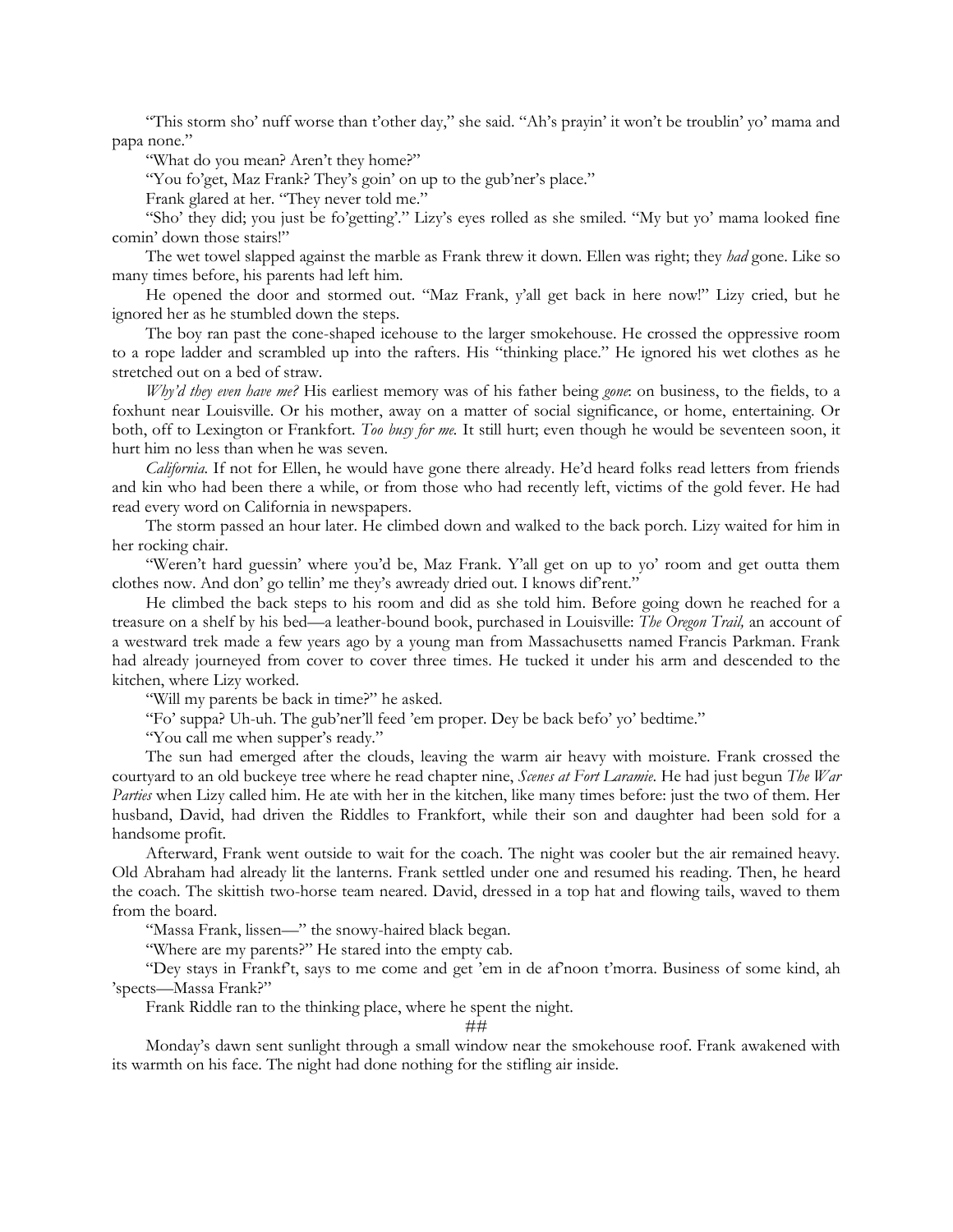He tried to shrug off the reality that, again, his parents had ignored him. The pages of the book began to turn. He read for over an hour, until the door opened. Dishes rattled on the tray Lizy carried. She did not call to him; they had a rule about that. But he heard her mumbling as she set the tray down.

Lizy made certain to slam the door when she left. Frank scrambled down and attacked the eggs and sausage, cold milk, warm muffins with honey. He devoured it all and felt better. Climbing back up, he reread *Scenes at the Camp*, then followed the journey to *The Pueblo* and *Bent's Fort* past mid-morning.

The day turned hot; soon he found the smokehouse unbearable and left. In the yard David, traveling pass in hand, led two horses to the coach for his ride to Frankfort. Lizy stood outside when he carried the tray into the kitchen. He hurried upstairs, returned the book to his room then slipped out back and walked to Dutch Creek.

One particular spot drew Frank: a portion of the creek, wide and deep, its banks choked with berry bushes, Kentucky coffeetrees, and a splendid white elm. Embedded in the loam was a lichen-covered trunk, where he hung his clothes before dipping into the clear water. He glided up and down the creek for a while then floated in its shady coolness. Finally, near noon, he hauled himself out and got dressed.

Still, Ellen did not appear. Two hours passed. He absently skipped stones. Then he heard a rustling sound. Ellen emerged from the shrubs. She moved gracefully on bare feet to where he waited and sat down.

"Where were you?" he asked.

"Mother and I went to Frankfort. She took me shopping for clothes and such, what with school starting again…" Her voice trailed off. A pained look marred her face. "Frank, I…have to tell you something. I-I won't be going to school with you. Mother's enrolled me at the Boudinet School for Girls, where she went."

His heart fell. "But that's in Louisville!"

"I'll live there most of the year; but I'll be home some Sundays, and Christmas, and—"

He looked at her coolly. "Was it what *you* wanted?"

"Yes; I mean—I don't know. Mother's always talked about it. I suppose I'm glad."

"I guess I'm happy for you. It's just that...the thought of not seeing you and all!"

"Nothing will change." She kissed his cheek. "It's just four years."

The boy shrugged. "When do you start?"

"I'm leaving on the fourth, a week from tomorrow. Sorry I'll miss your birthday."

"Let's not talk about it anymore. You want to walk over to Timms Bluff?"

"I can't. Mother and Amanda are waiting to fit my new clothes. We can meet in the morning; but only for a little while. There's so much to do."

Frank watched her go. Heedless of the searing sun, he ran back to Ridland.

##

Thomas Riddle was an imposing figure, strong of character. He had inherited nothing and had worked hard to achieve what he owned. He was fifty-three, five years older than his wife, both far removed in time from the son who had come to them late in life.

Approaching the house, Frank saw his father walking toward the stable. Old David brought out one of the horses and began saddling it.

"Pa!" Frank called.

"Boy, how you doing," he said. "Where you been?"

"Over to Dutch Creek. Pa, were you going somewhere?"

"To town. They caught Reuben. I want to be there when they bring him in. Found him ten miles from Cincinnati. Hope they didn't rough that crazy nigger up too bad. Don't want to pay for useless property." He took the reins from David. "I don't know when they'll be down; may be late. I have to go, Loomis is waiting."

He mounted and rode off. Frank asked David, "My mother in the house?"

The black man nodded. "She wuz talkin' wid Lizy in de kitchen, Massa Frank."

They went back to the house together. Voices reached them through the screen door.

"…and the coffee cannot be as bitter as last time," Mary Riddle said. "One of the ladies complained that—oh, Frank."

"Hello, Mother."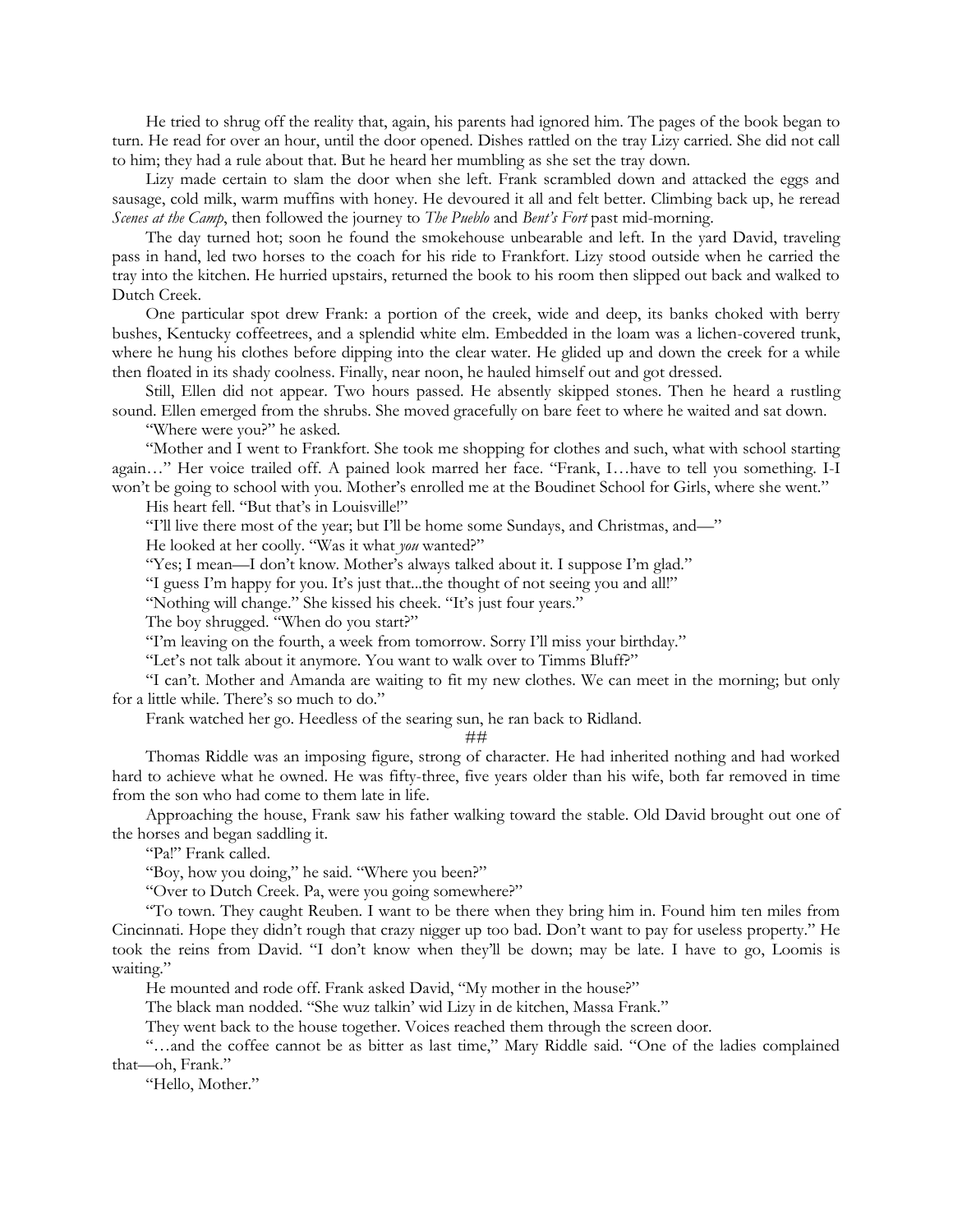Mary offered her cheek. "Your father rode into McAfee. Just as well. Some ladies from the auxiliary were coming over, and he hates listening to our gossip."

"Were they coming after dinner?" Frank asked.

"Originally it was to be for coffee. But when your father said he was going to town I sent William to invite them for dinner. You'll take care of yourself, Frank dear, won't you? Oh, look at the time; so much to do! Lizy will see you eat well."

"Yes ma'am."

### ##

Frank saw Ellen briefly during the next week as she prepared for school. They made plans for the summer's last picnic on Sunday.

Reuben, the runaway, was brought back. Frank had always liked the intense young man. He figured Reuben's defiant ways would get him in trouble. He'd been whipped the first time; now the punishment was doubled: forty lashes. Loomis meted it out in front of all the slaves. Frank also watched, his teeth grinding as flesh was torn from the proud man. By the fortieth count Reuben's back had become bloodied pulp. But he made no sound.

"Damn nigger," Loomis said. "He'll cry for his mammy yet!"

Before he could raise the bullwhip again Frank stepped in front of Loomis and glared at him. A standoff ensued. The overseer then stormed away. The blacks hurried to assist Reuben into the hands of Lucretia, their healer.

Early Friday morning, Frank heard a stone against his window. Looking down he saw William, Reuben's younger brother, waving frantically. He climbed down the vine-covered trellis. "What is it, William?"

"Reuben, Massa Frank!" the boy cried. "Dey come fo' him! Loomis, an' Massa Bunch."

"Bunch? What the devil…!"

"Dey took him to the woods. Lawd, he was hurtin', Massa Frank!"

"You go back to your cabin and stay there."

Frank ran to the woods. Through the trees, a hellish cry shattered the morning silence. It sounded twice in brief bursts, then went on without pause, rising. He followed it to a clearing.

"Lord no!"

Reuben, face twisted grotesquely, lay in the dirt on his ravaged back, his right leg raised and bent at the knee, fingers wrapped around the bloodied stump of his foot. Loomis and Bunch flanked him, grinning as they watched him writhe. Bunch held a long-handled ax, its razor edge dripping red after severing the foot two inches above the toes.

"Damn, that was clean," Loomis said with admiration.

Bunch shrugged. "Always glad to put a troublemakin' nigger in his place."

*"You bastards!"* Frank cried as he staggered toward the men. *"You craven bastards!"*

He dove at Loomis and leveled him. But the catlike Bunch grabbed Frank by the collar and threw him to the ground.

"You shouldn't interfere, boy," the Binghams' man said. "Ain't none'a yore business."

"Oh no? You wait till my father hears about this. There won't be a plantation in the state that'll hire either of you!"

Loomis rose and grinned. "That ain't so, boy. It was your pappy what told us to do this."

The pair, laughing, left the clearing. Frank carried the unconscious Reuben to Lucretia.

#### ##

On Monday, the day before her departure, Ellen came to Ridland with her mother. The girl had knitted Frank a scarf for his birthday.

"It's real nice," he told her. "Come on, let's take a walk by the creek."

"No, we can't stay long. I still have more packing."

"When will I see you again?"

"October. I'll be home on the last Saturday and Sunday."

"Can I come see you in Louisville?"

"Mercy no! They're strict about that. October's not so far off."

Ellen left for school the next morning. Frank spent the day sulking in the smokehouse rafters.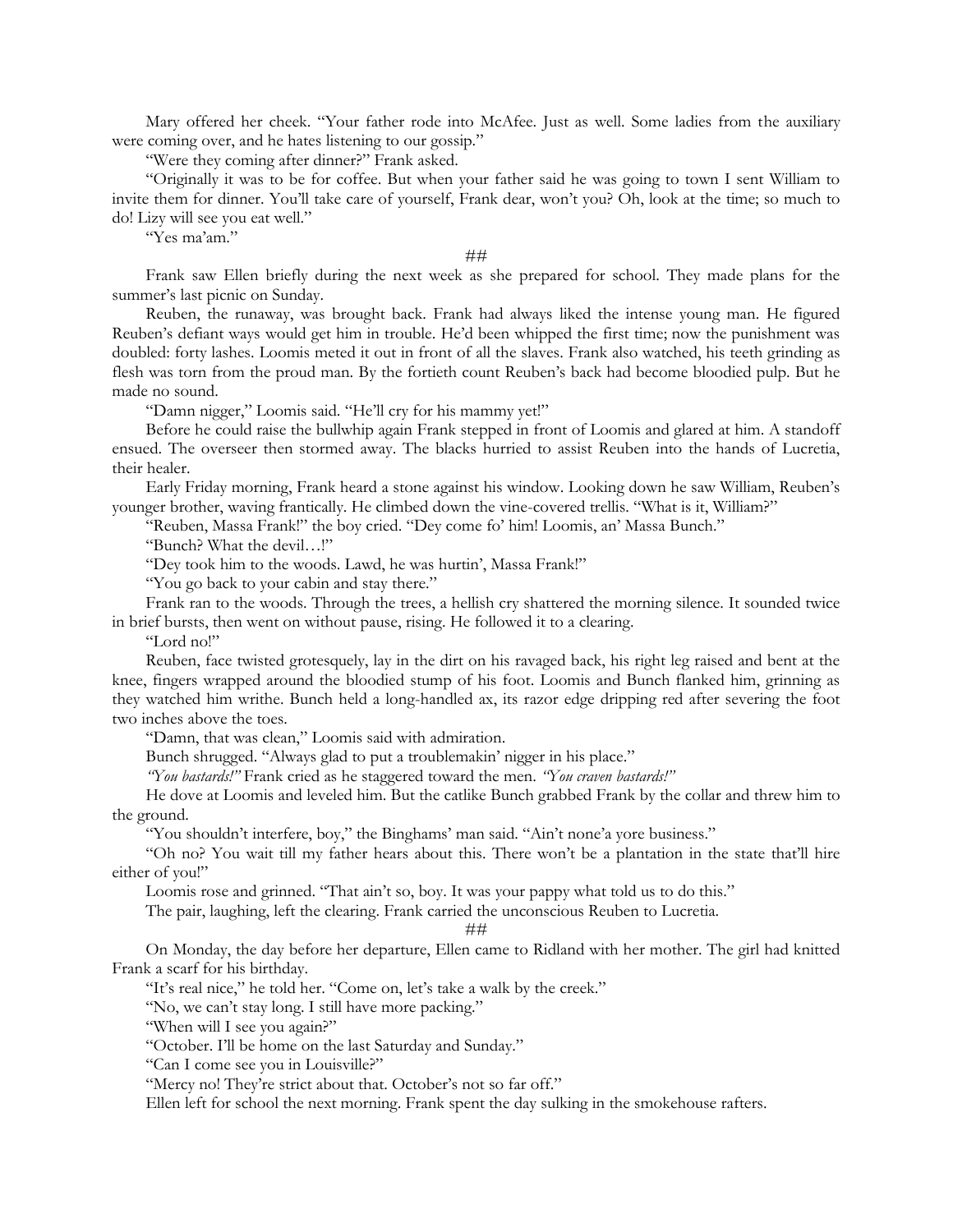Frank found escape in hunting, favoring an area of wilderness a few miles east. Squirrels and rabbits abounded there, an occasional deer or wild turkey. He enjoyed the solitude of the pre-dawn woods, and the appreciation of the Negroes for giving them most of what he shot.

On September 6, his seventeenth birthday, his parents gave him a new percussion rifle to replace his flintlock. It was a fine weapon, nearly identical to the muzzle-loading gun used by the U.S. Army.

Thomas Riddle declared his eagerness to join Frank and try the rifle out. Frank had not asked him, especially after what had happened with Reuben. But the bonds of flesh and blood won out. For the first time in years he looked forward to time with his father.

These were busy weeks, Frank back at school, his father preoccupied with the harvest, auctions. But Riddle was adamant about going with him on the fourth Saturday in September.

On the night before, Frank turned in early. His parents had gone to dinner in McAfee, and he did not hear them return. An hour before dawn he awoke, dressed and hurried to their room.

"Pa, wake up," he whispered.

"Mornin', boy," Riddle said. "I'll be right down."

Frank loaded his rifle at the foot of the steps. Soon his father appeared above, shrugging into his coat as he descended.

Suddenly Mary Riddle, in a robe, stood over him. "Tom? Where are you going?"

"Huntin' with Frank. You know—oh Lord, I forgot! Christ, I surely did!"

"I thought you told him last night."

"What is it, Pa?" Frank asked.

"We saw the Embertons from down Corbin way; they own all that land here in Mercer County? I been tryin' to get together with him for a long time. The acreage by our south fence that I wanted? Belongs to Emberton."

"They're stopping by for breakfast on their way back," Mary added, walking down. "We're going to ride with them to look at the land. He may agree to sell."

"We could have the biggest place in the county!" Riddle exclaimed, pulling off his coat.

"We're…not going hunting?" Frank glared at them.

Riddle looked at his wife. "I could go for an hour or so."

She shook her head. "They'll be here at eight. I don't want you coming back dirty, or injured. This is too important. Frank understands."

Riddle smiled at his son. "Your mother's right. We'll do it another time, I promise."

They started up the stairs. Frank stared at their retreating forms. Trembling, he raised the new rifle, the hardwood stock coming to rest against his shoulder, and pointed the long barrel at his father's back. His thumb fell on the hammer.

A numbing cold spread through his body. He smiled and lowered the gun as he watched Thomas and Mary Riddle reach the second level and turn down the hall. No shaking now, only the serenity of acceptance. It was over. They could no longer hurt him.

Frank walked to the woods. The hunting turned out especially good that morning.

##

School was a necessary tedium. The schoolhouse, though filled with other youths, felt empty without Ellen.

The girl came home for three brief visits before the end of the year. He saw her each time. Her fondness for the Boudinet School was obvious. It dominated their talks.

The new year proved harder. Ellen would not be home again until the spring. The rift between Frank and his parents made sharing even an infrequent dinner table with them awkward. He regressed deeper into his westward dream.

Then, in March, Lizy died. She passed away in her sleep. "Serene-like," David said. Frank, grieving, could not recall her ever being ill. She would be buried in the slaves' cemetery.

Later, he told the news to his parents. In their own silent ways they absorbed the death of Lizy, the woman who had once nursed Mary through a fever that nearly killed her. Lizy, who had helped Mary in